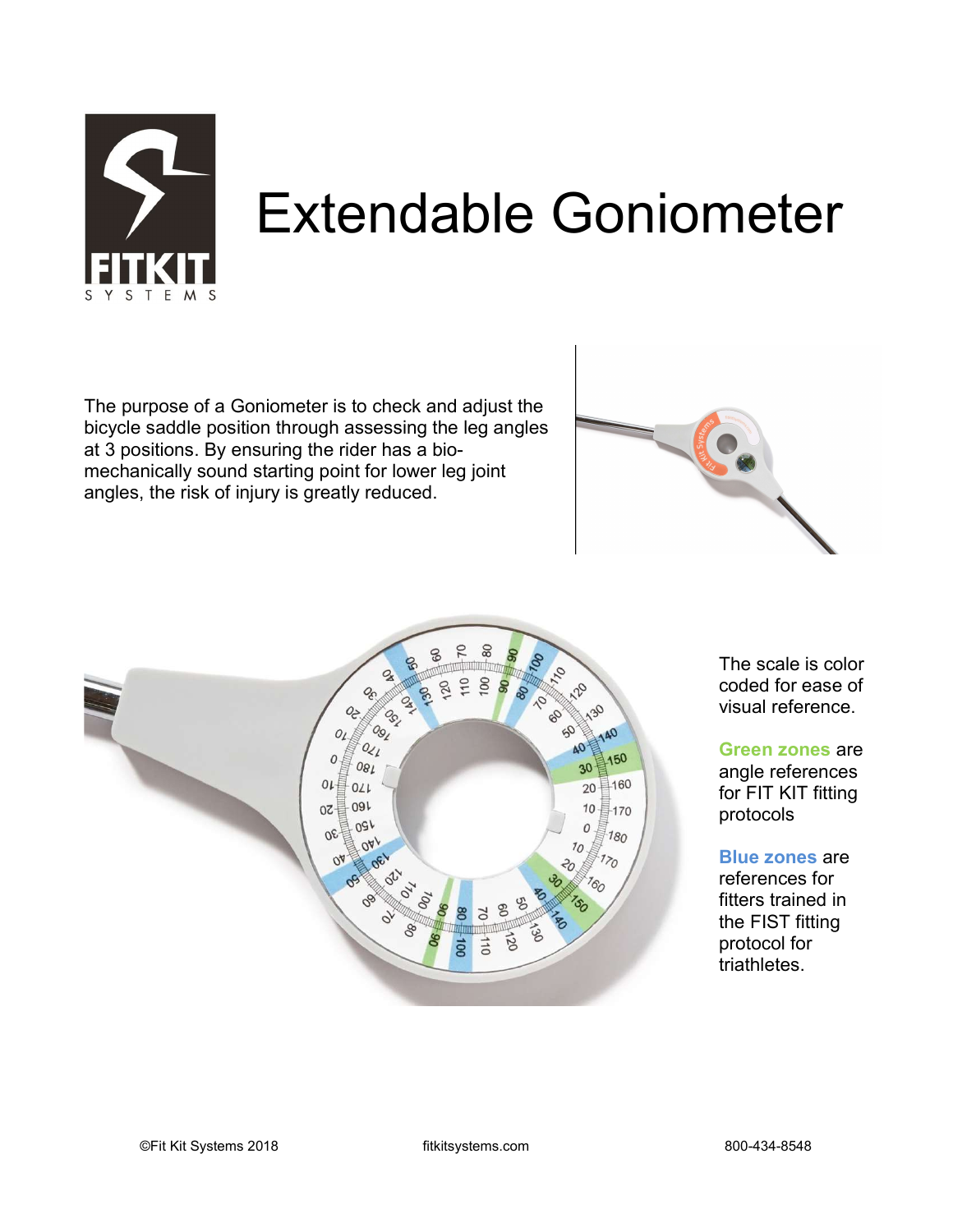## FIT KIT PROTOCOLS

#### Step 1:

Identify and locate the center points of:

- hip (center of head of the greater trochanter)
- knee (pivot point)
- outside of the ankle bone (lateral malleolus)

You can use body marker dots on these locations as a reference.

#### Step 2:

Extend the arms and place the hollow center of the Goniometer over the center of the knee, allowing the arms to extend through the body markers on the joints of the hip, and the anklebone. This will work on either the right or left leg.



#### Position 1:

With the crank arm even with the down tube and the foot level, the angle formed by the femur (thigh) and the lower leg should be approx. 90 degrees. (color coded green)

Less than 90? **Move seat up and/or back.** 





### Position 2:

Set the goniometer angle to 120 degrees (outside scale, NOT color coded). With the crank arm parallel to the ground, or the 3 o'clock position with the foot level, the angle formed by the femur (thigh) and the lower leg should be approx. 120 degrees When the lower extension of the Goniometer is positioned through



the center of the anklebone, and hinge on the knee, observe the upper extension of the Goniometer to see where it lies in

relation to the the center of the head of the trochater.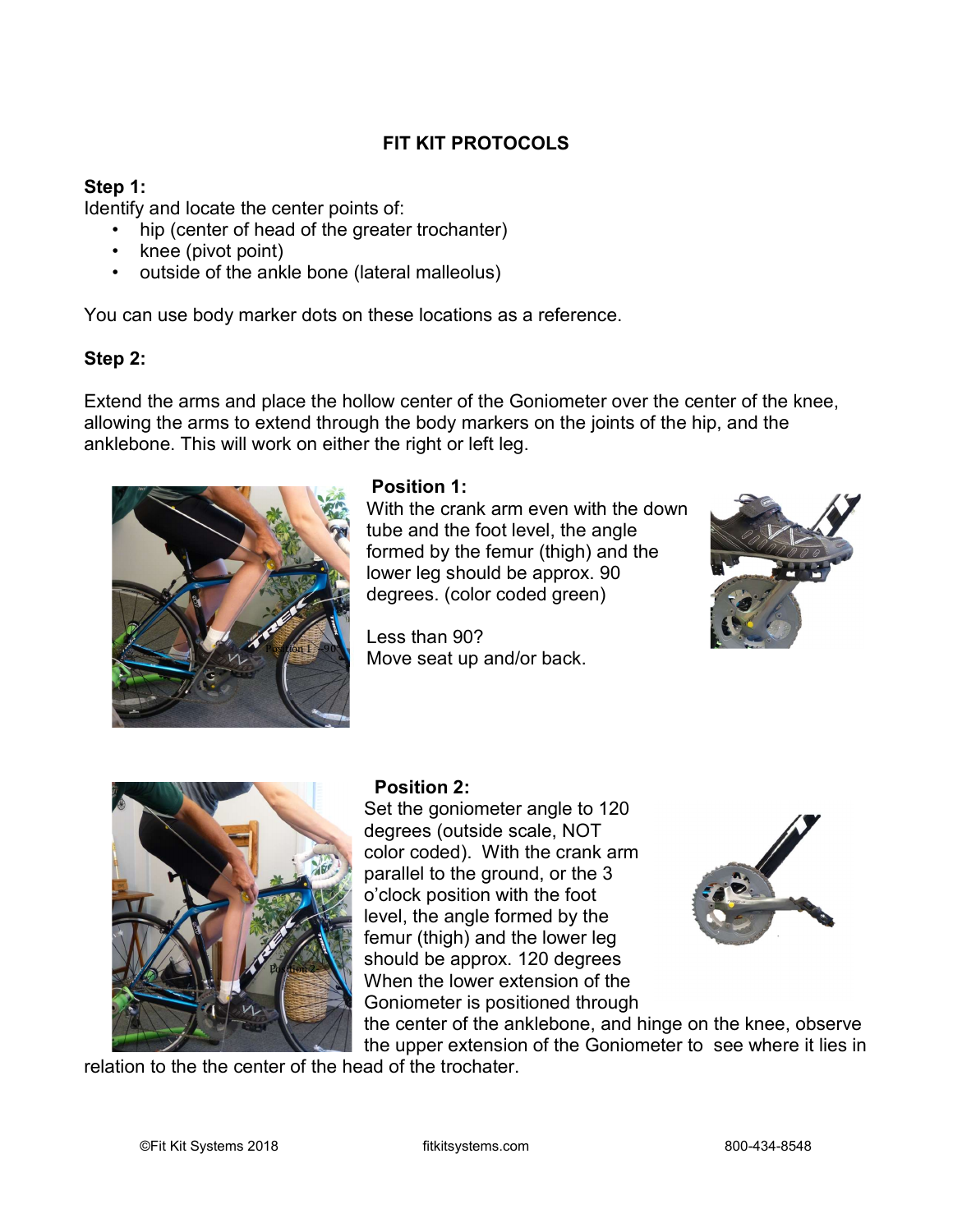If the arm is above the dot, the saddle may need to be raised. As it is raised, it is also comes forward. If the arm extension is below the center of the head of the trochanter, the saddle may need to be lowered. As it is lowered, it travels back.



#### Position 3:

With the crank arm at the bottom of the stroke, and the foot level, the angle formed by the femur (thigh) and the lower leg should be approx. 150 degrees (outside scale – color coded green). The range is 145 – 155 degrees is the range, but better to err to more knee bend than less knee bend.



 $\mathbb{N}$  Note: bottom of stroke is with leg at maximum extension, which occurs before the pedal is at Bottom dead center.

If you want to measure this with the crank at bottom dead center, use the blue color zone range of 138-145 degrees (outer scale)

The objective is to position the saddle so that all 3 positions look acceptable.

### Upper Body Position:



### Position 1 (approx. 90 degrees.)

The Smart Goniometer can also be used to quickly check the upper body position, which affects the rider's reach and drop to the bars.

With the hands on the brake hoods, place the center of the Goniometer on the shoulder and one extension passing through the hip, (trochanter). The other extension should pass generally through the rider's first knuckle. Riding style and flexibility are the main determining factors in reach and drop to the bars.

This procedure should be used as a guideline only.